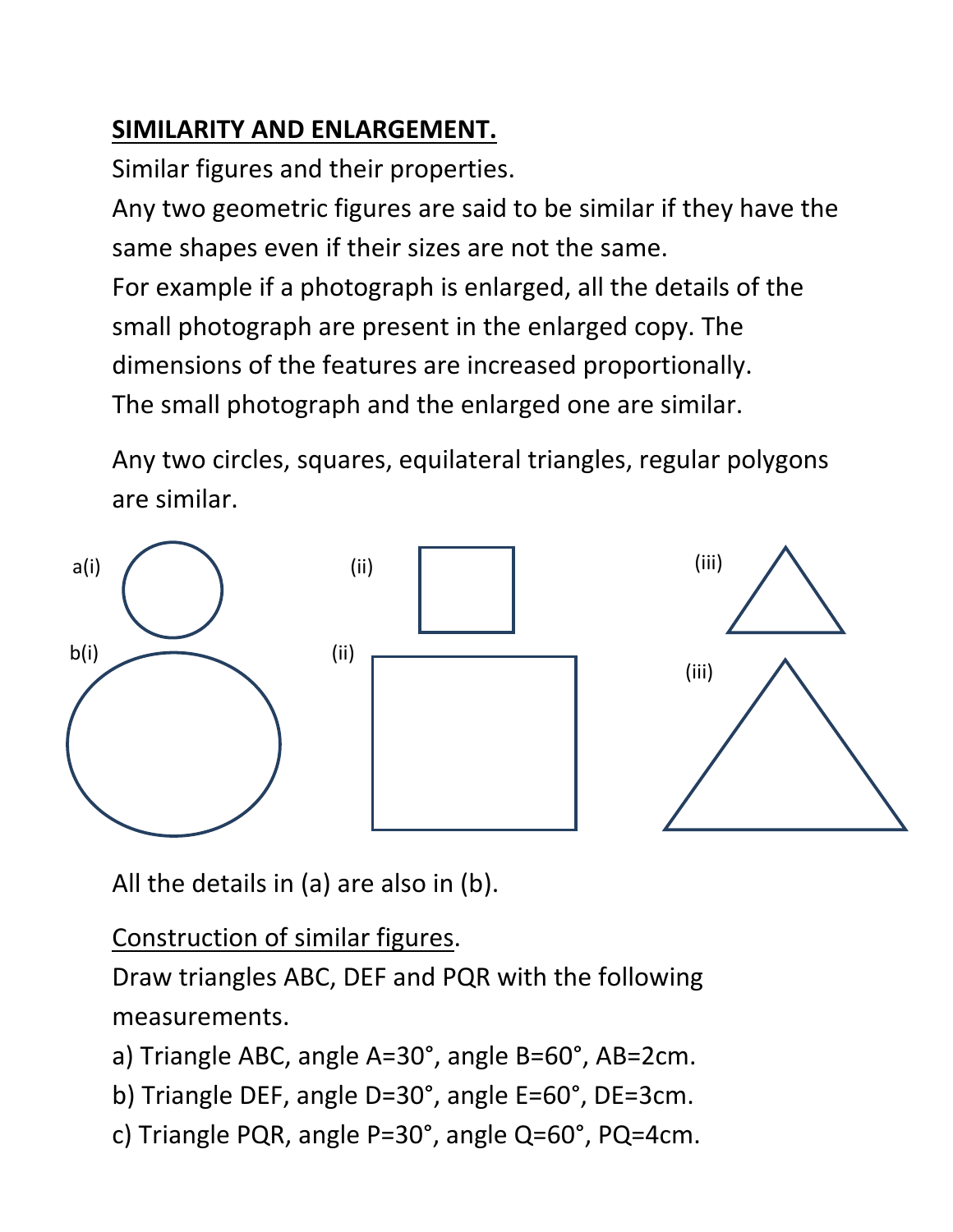Note that sides AB, DE and PQ are corresponding. Also AC, DF, and PR are corresponding.

Measure the remaining sides and complete the following

i) 
$$
\frac{DE}{AB} = \frac{3}{2} ; \frac{EF}{BC} = ; \frac{DF}{AC} =
$$
  
\nii)  $\frac{PQ}{AB} = \frac{4}{2} = 2 ; \frac{QR}{BC} = ; \frac{PR}{AC} =$   
\niii)  $\frac{PQ}{DE} = \frac{4}{3} ; \frac{QR}{EF} = ; \frac{PR}{DF} =$ 

Triangle ABC is similar to DEF and PQR.

In, general, two plane figures are similar if

a) their corresponding angles are equal

b) their corresponding sides are in the same ratio.

Example:1The Triangles given below are similar. Find the numerical values of a and b.

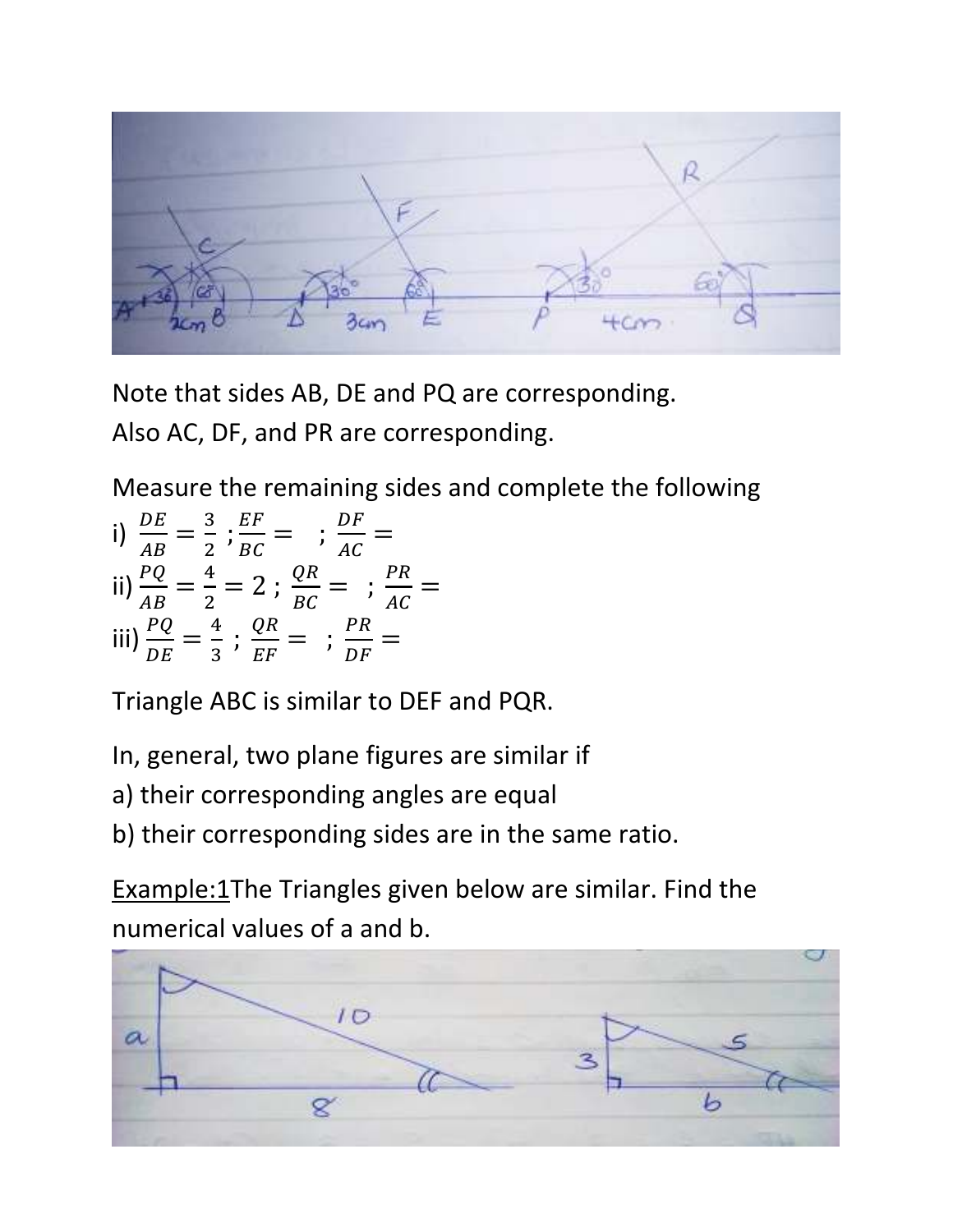$$
\frac{a}{3} = \frac{10}{5}
$$
  
\n
$$
a = \frac{10 \times 3}{5} = 6
$$
  
\n
$$
\frac{b}{8} = \frac{5}{10}
$$
  
\n
$$
b = \frac{5 \times 8}{10} = 4
$$

### Example:2

Determine whether the following pair of triangles are similar.



#### solution:

a)  $\frac{PQ}{4R}$  $\frac{PQ}{AB} = \frac{2}{1}$  $\frac{2}{1}$ ,  $\frac{QR}{BC}$  $\frac{QR}{BC} = \frac{2}{2}$  $\frac{2}{2.5} = \frac{2}{1}$  $\frac{2}{1}$ ,  $\frac{PR}{AC}$  $\frac{PR}{AC} = \frac{4}{2}$  $\frac{4}{2} = \frac{2}{1}$  $\mathbf{1}$ 

The corresponding sides are proportional and hence the triangles are similar.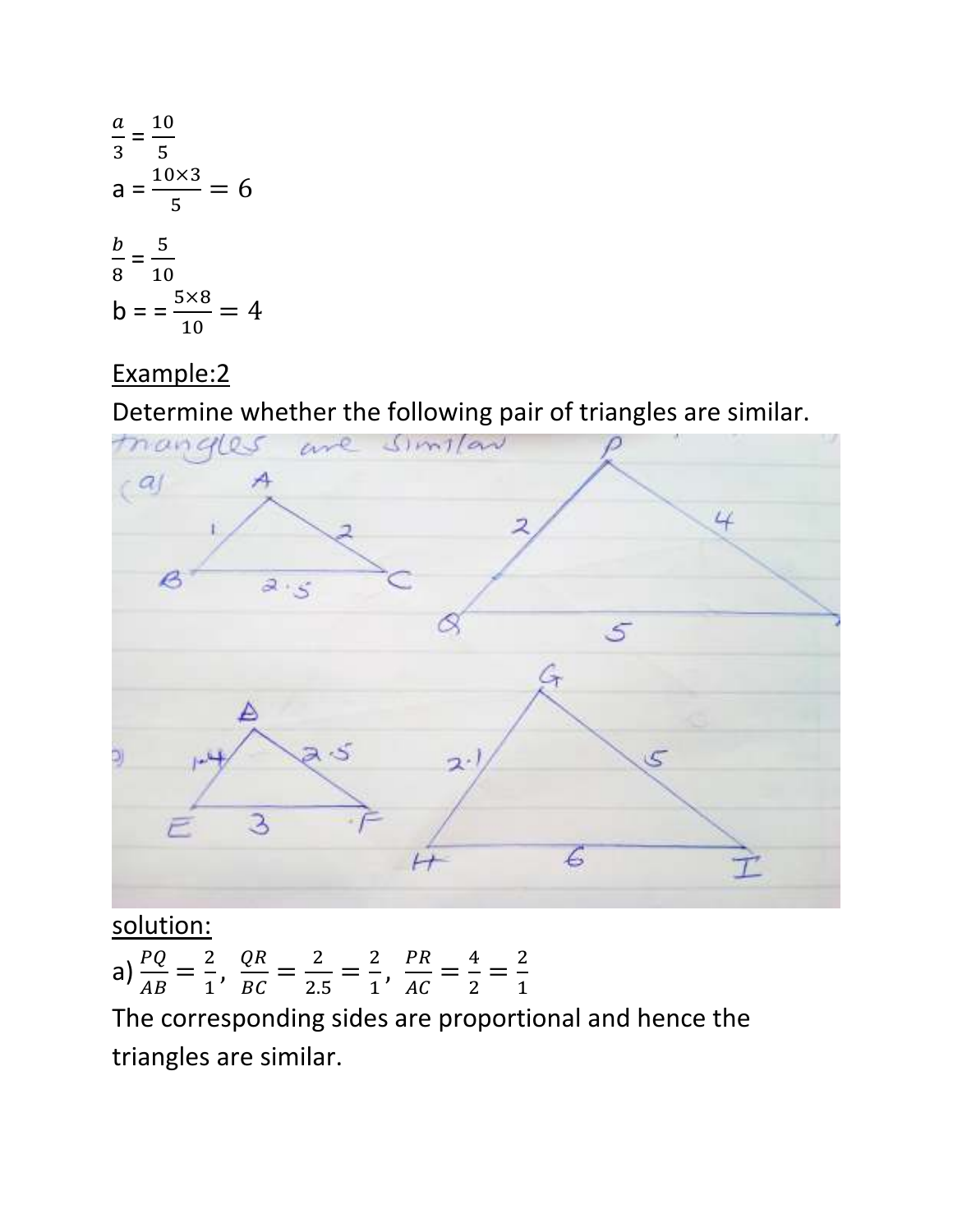b) 
$$
\frac{HP}{AB} = \frac{6}{3}, \ \frac{GI}{DF} = \frac{5}{2.5} = \frac{2}{1}, \ \frac{GH}{DE} = \frac{2.1}{1.4} = \frac{3}{2}
$$

The ratio of the corresponding sides is not equal hence the triangles are not similar.

Exercise:

1) State whether the following are similar



2) Calculate the length of the sides marked with a letter. (All the measurements are in cm.)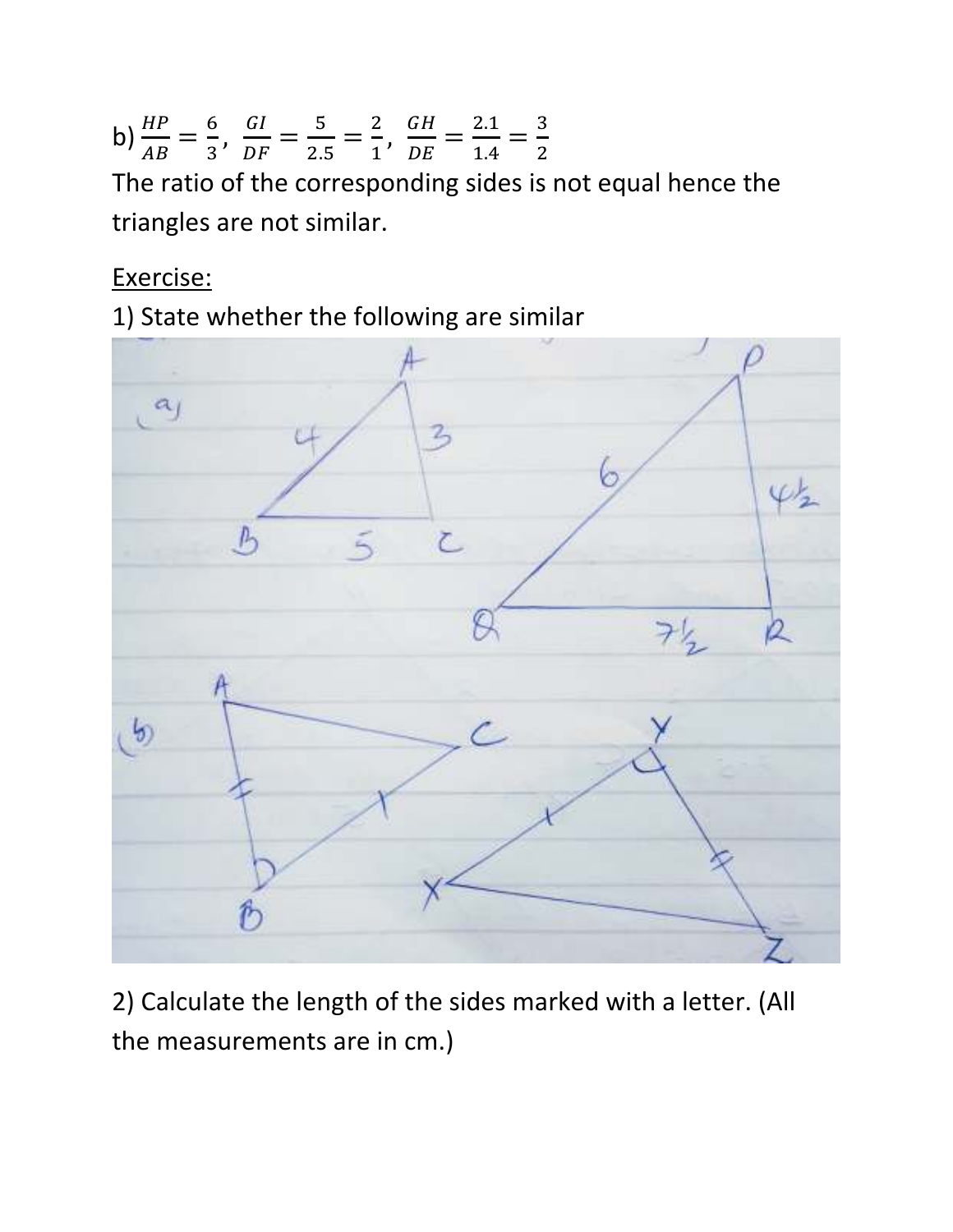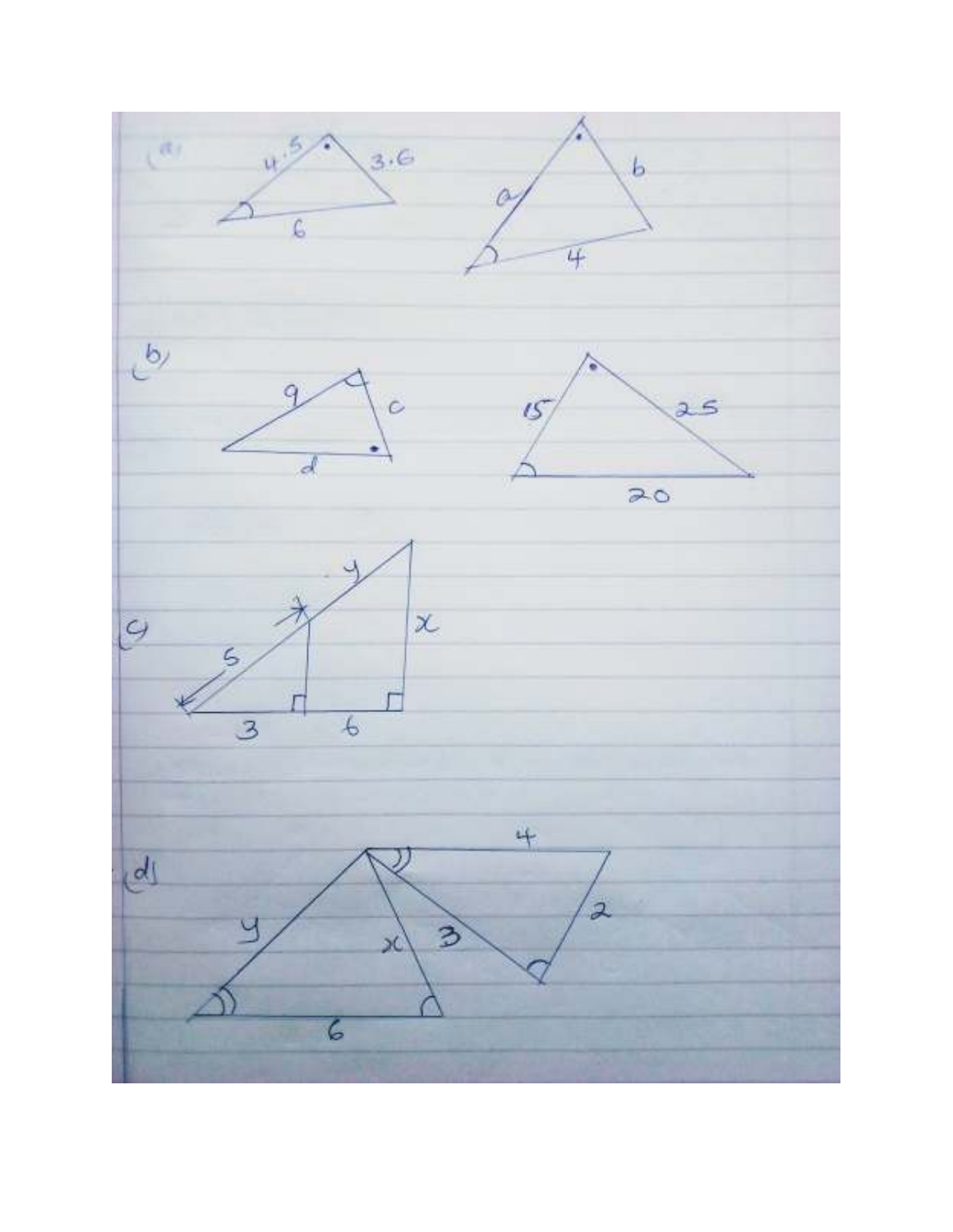### **ENLARGEMENT**

An enlargement is a transformation under which an object is made bigger or smaller

i) **Positive enlargement**



O is the center of enlargement, not necessarily the origin. A'A, C'C and B'B produced must pass through O. The enlargement is positive if both, the image and the object are on the same side of the center of enlargement (coe) .

The image is further away from O than the object if the linear scale factor (lsf) is greater than 1 and it is between the centre and the object if lsf is less than 1. The linear scale factor(lsf or k) is given by the ratio of any corresponding lengths.

$$
k = \frac{OA'}{OA} = \frac{OB'}{OB} = \frac{OC'}{OC}
$$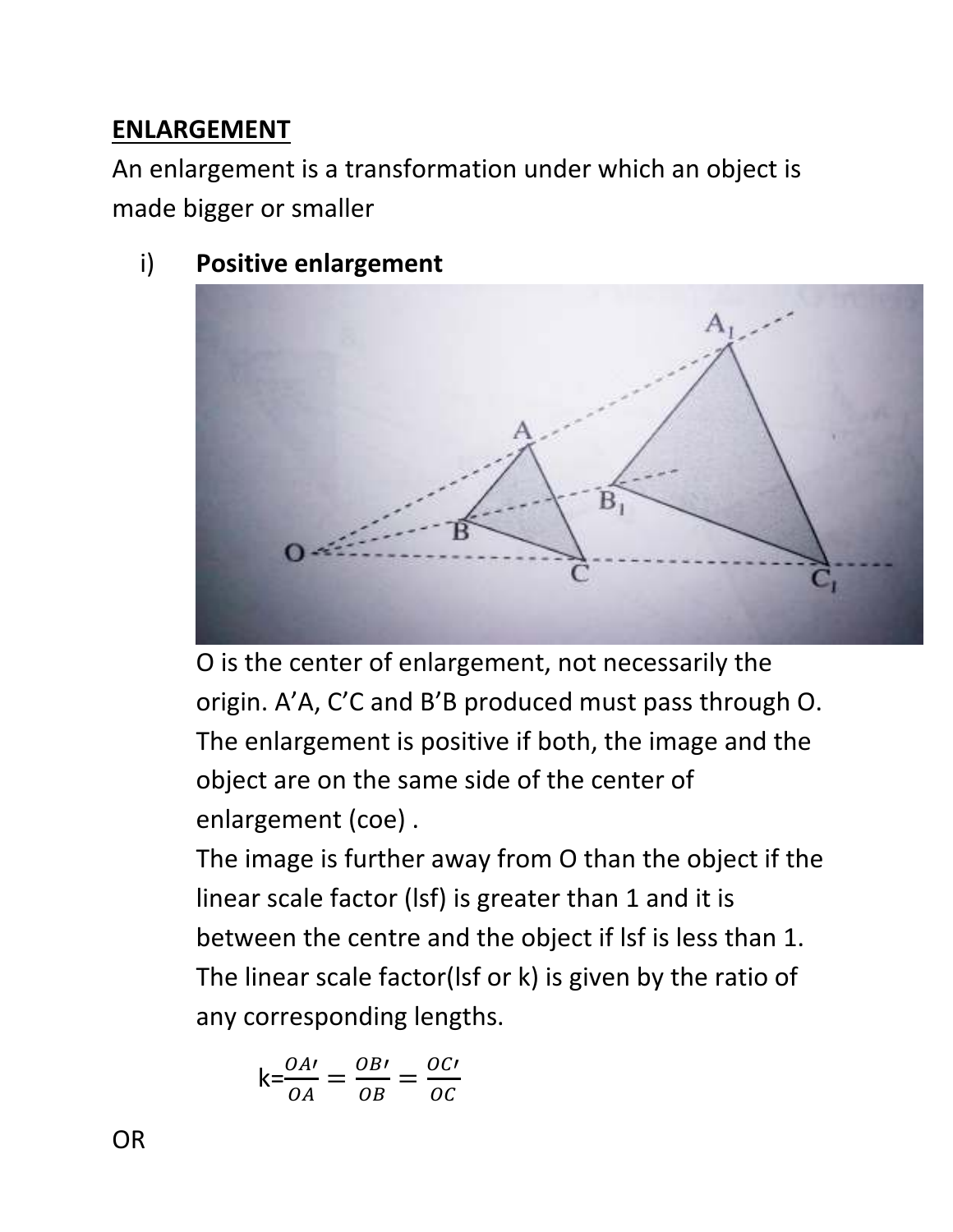$$
k = \frac{A'C'}{AC} = \frac{C'B'}{CB} = \frac{B'A'}{BA}
$$

Enlargement preserves angles and the ratio of the corresponding sides of the figures before and after enlargement i.e. if AB is twice BC then A'B' will be twice B'C'.

#### **Note:**

Enlargement is not an Isometry since it does not preserve the size of the of the object.

\* Enlargement is specified by the center of enlargement and the linear scale factor are known.

-If the center of enlargement is on the object then that point is invariant.

### **Procedure for enlarging the figure.**

-Join each point to the center of enlargement and produce the line in a particular direction.

-Use the scale factor to locate the image.

### **ii) Negative enlargement**

The enlargement is negative if the coe is betweenthe image and the object.

In this case, after joining a point to the center of enlargement, produce the line in the same direction of the center of enlargement. Using the coe, locate the image.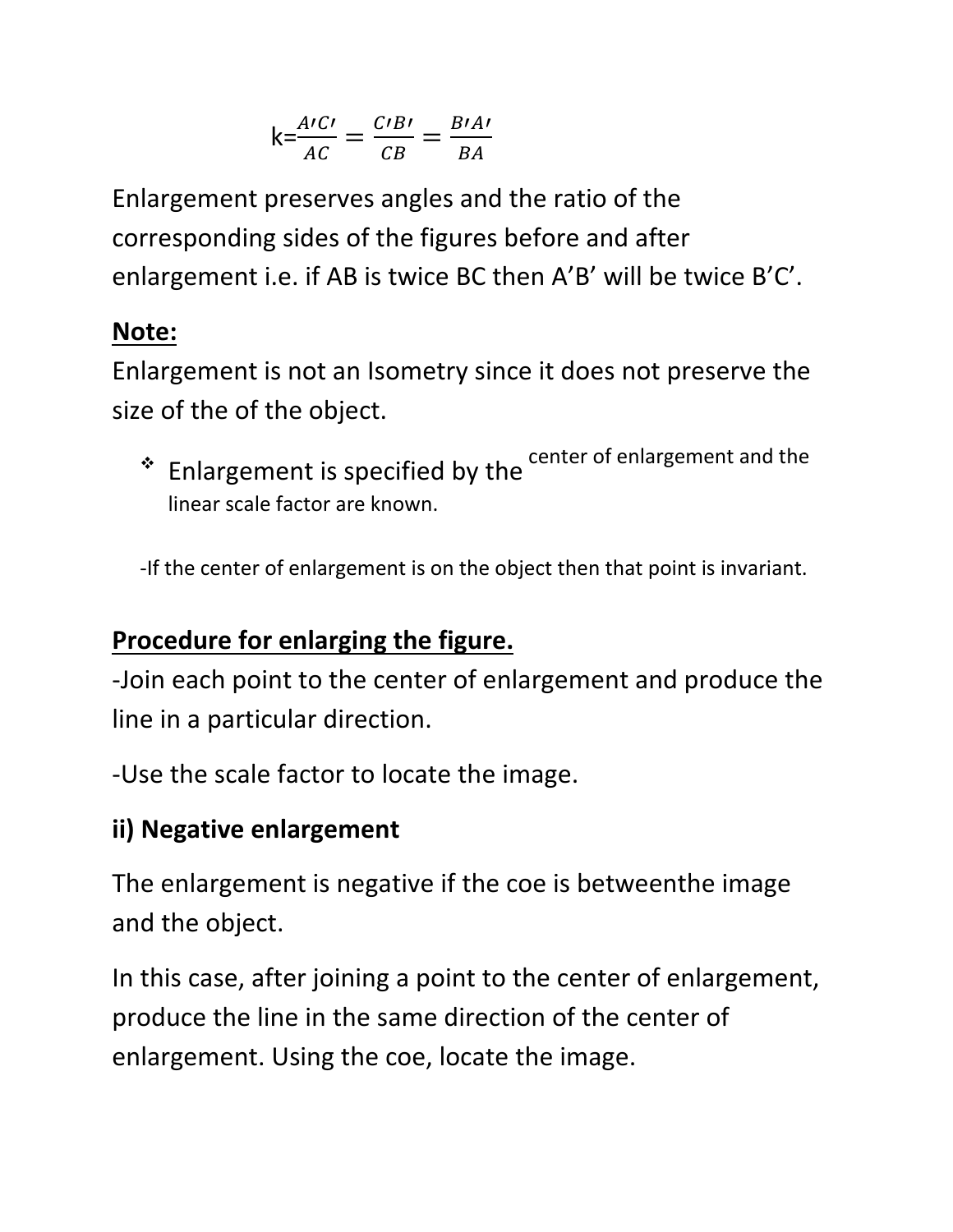$13 B_1$ D

\*Fractional scale factor, if the linear scale is less than 1, then the image is smaller than the object. On the other hand, if the linear scale is greater than 1, the image is larger than the object.

In case of a linear scale factor which is positive but less than 1, the image is always nearer to the center of enlargement.

If the linear scale factor is negative and less than 1, the image will be smaller on the opposite side of the center of enlargement.

### **Example:**

Plot point A(0, 0), B(9, 0), C(9, 9) and D(0, 9). Find the coordinates of A'B'C' and D' where A'B'C'D' is the image of ABCD under an enlargement of linear scale factor  $\frac{1}{2}$ 3 , center (3,3)

### Procedure:

-Join every point to the center of enlargement. -Multiply the length OA, OB, OC and OD according to **the scale factor, i.e** $\frac{1}{2}$ 3 **.** Hence join the image points to form the image.

# **Note that O is the center of enlargement (O is (3,3))**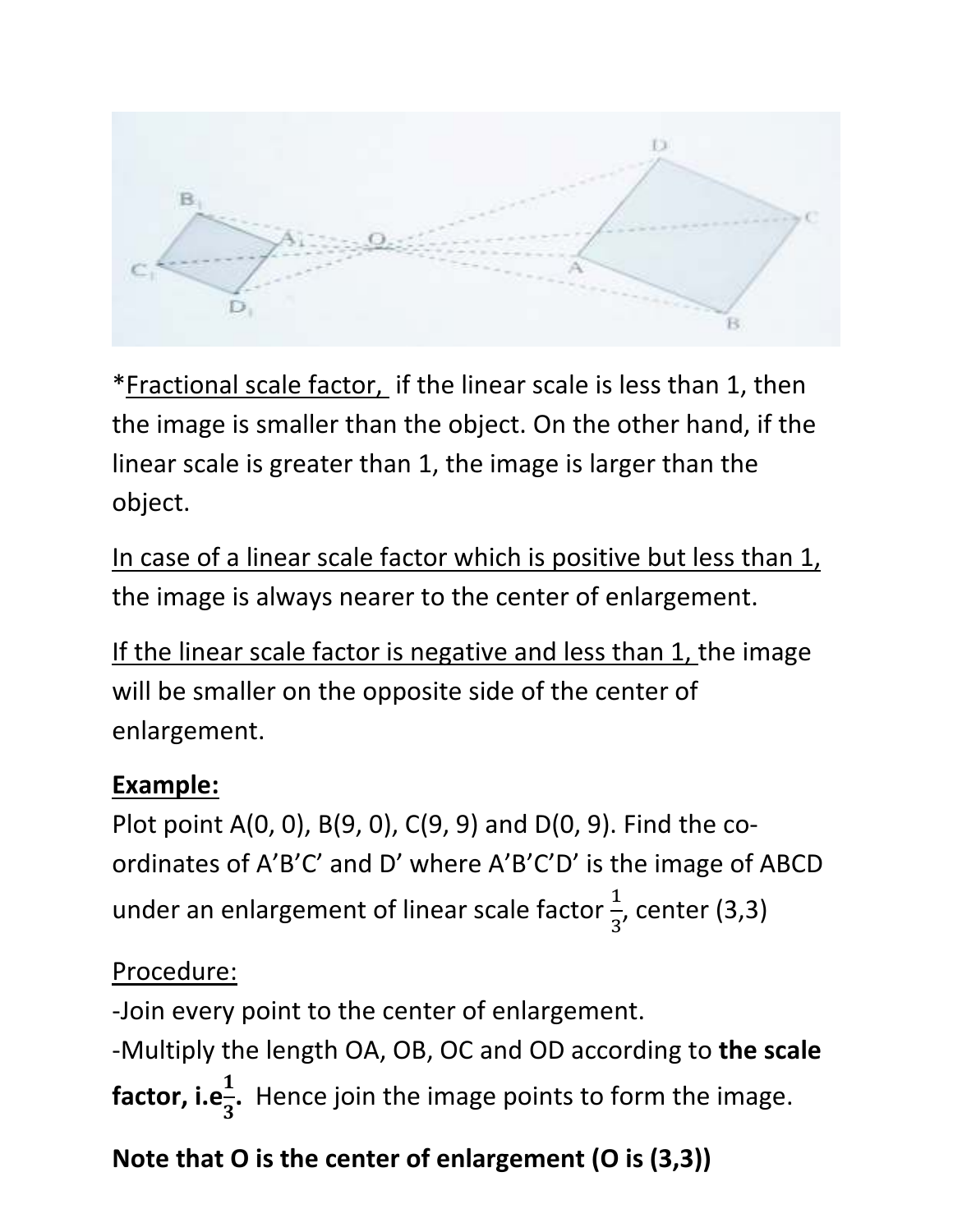## **Example:**

The vertices of triangle OAB have coordinates O(0, 0), A(0, 2), B(4, 2). Find the coordinates of the triangle O'A'B' after an enlargement, scale factor 2, center O(0,0)

### **Example:**

Given, triangle OAB where O is (0, 0), A is (0, 2) and B(4, 2) and an enlargement of scale factor of -2, center (3, 3). Find the coordinates of O',A', and B' the vertices of the image under transformation.

### **Example:**

Triangle ABC, with coordinates A(6, 2), B(2, 2) and C(5, 4) is mapped into A'B'C' by an enlargement with scale factor  $\frac{1}{2}$  $\overline{\mathbf{c}}$ , center O(0, 0). Find the coordinates of A', B' and C'.

## **Finding the center of enlargement and the scale factor. Procedure:**

-The center of enlargement can be found by joining each object point to its image and producing these lines until they intersect. This is the center of enlargement.

-The linear scale factor is given by

$$
K = \frac{OA'}{OA} = \frac{OB'}{OB}
$$

## **EXERCISE:**

 $\sim$ The coordinates of A, B and C are (2,0), (3,2) and (1,3) respectively. Triangle ABC is mapped onto triangle A' B'C' by an enlargement center O(0,0). Find the coordinates of A', B' and C'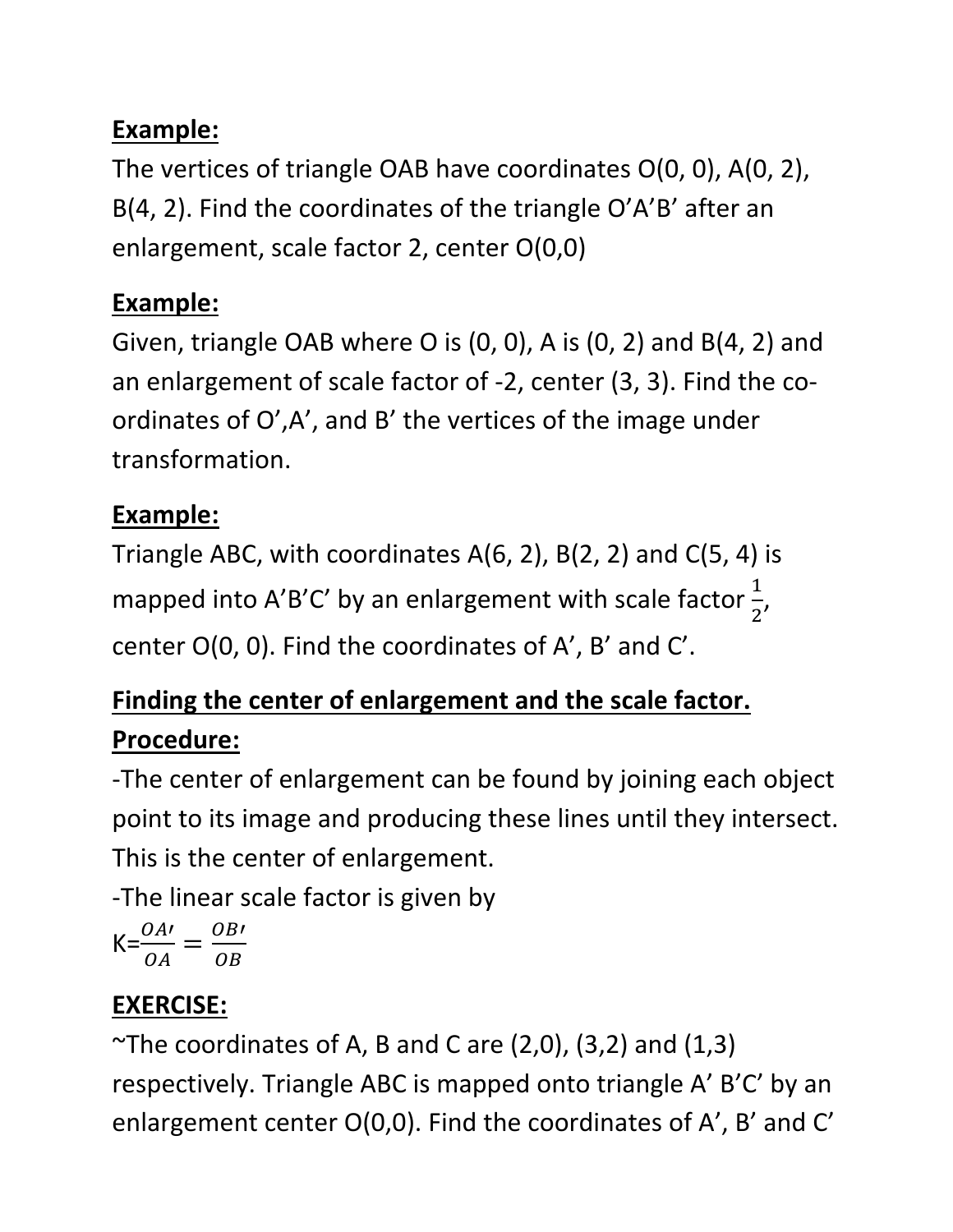if the scale factor is

i) 3 ii) -2 iii)  $\frac{1}{2}$  $\overline{\mathbf{c}}$ 

 $\sim$ Square ABCD with coordinates, A(1,1), B(2,1), C(2,2) and D(1,2) mapped onto A'B'C'D' with coordinates A'(3,3), B'(5,3), C'(5,5) and D'(3,5). If the transformation is an enlargement, find the scale factor and the center of enlargement.

~Triangle PQR with coordinates  $P(3,1)$ ,  $Q(6,1)$  and R(6,2) maps onto P'Q'R' with coordinates P'(3,4), Q'(-3,4), and R'(-3,2) under an enlargement. Find the center of enlargement and the scale factor.

~On the same axes, plot the squares  $P(2,2)$ ,  $Q(4,2)$ ,  $R(4,4)$ , S(2,4) and P'(1,1), Q'(2,1), R'(2,2), and S'(1,2). Find the center of enlargement and the linear scale factor by using the graph.

## **COMBINARTION OF TRANSFORMATIONS**

Two or more transformations may be combined successively (applied one after another) to the object. If a transformation X maps a point P onto P' then P' is denoted by X(P). If a second translation Y is applied to the result of the first then the proceeding image P" is denoted by YX(P) Note that YX(P) means that X is applied first and then Y. Denoted by "X followed by Y".

## Example:

If Q represents a positive quarter turn about the origin and T the translation given by vector  $\binom{5}{3}$  $\binom{5}{3}$ . Find the image of triangle